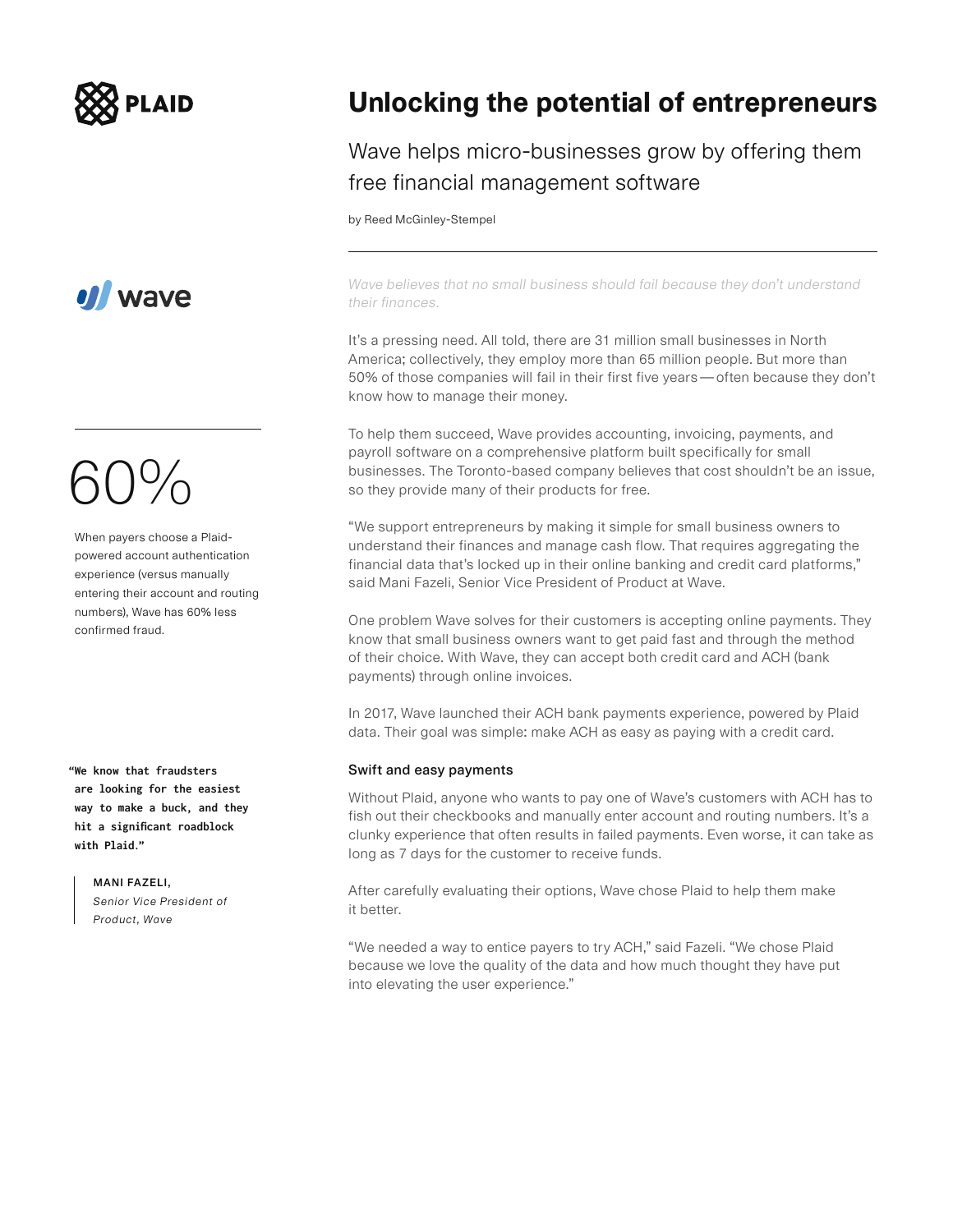## $5.6x$

When payers choose a Plaidpowered account authentication experience (versus manually entering their account and routing numbers), they are 5.6 times less likely to make a mistake resulting in a failed payment.

**"We needed a way to entice payers to try ACH. We chose Plaid because we love the quality of the data and how much thought they have put into elevating the user experience."**

#### **MANI FAZELI,**

*Senior Vice President of Product, Wave*

Today the vast majority of payers can securely authenticate their bank accounts and start paying in a matter of seconds. Plaid now connects to all major Canadian banks, as well as all ~11,500 US banks and credit unions.

For Wave's customers, it's a game-changer. Today, for almost 90% of ACH bank payments, Wave can settle funds into the bank account of the small business owner within just two business days—an industry-leading rate.

### **Better UX, less risk**

When Wave was comparing different ways for payers to authenticate their bank accounts, they prioritized three criteria:

- Provide a simple, elegant user experience
- Reduce errors from manually entering bank account details
- Mitigate fraud risk

They evaluated multiple vendors and found that Plaid outperformed the competition in several key metrics, including speed, authentication success, and data quality.

When payers choose a Plaid-powered account authentication experience (versus manually entering their account and routing numbers), they are 5.6 times less likely to make a mistake resulting in a failed payment. In Canada, where users who manually enter their information must also provide an institution number, Plaid results in 10x fewer failed payments.

Plaid also helps Wave prevent fraud. How exactly? Plaid provides additional layers of security, so it's tougher for bad actors to make a fraudulent payment.

The data bear this out. When payers choose a Plaid-powered account authentication experience, instances of suspected fraud are 71% less common, and instances of confirmed fraud are 44% less common.

In terms of sheer dollars, Plaid accounts for 72% less suspected fraud and 60% less confirmed fraud.

Why do we mention both confirmed suspected fraud? The answer is that, in order to catch bad actors, Wave has to investigate all instances of suspected fraud, which is expensive and time consuming. Plaid helps them minimize the number of investigations.

"We know that fraudsters are looking for the easiest way to make a buck, and they hit a significant roadblock with Plaid" Fazeli said.